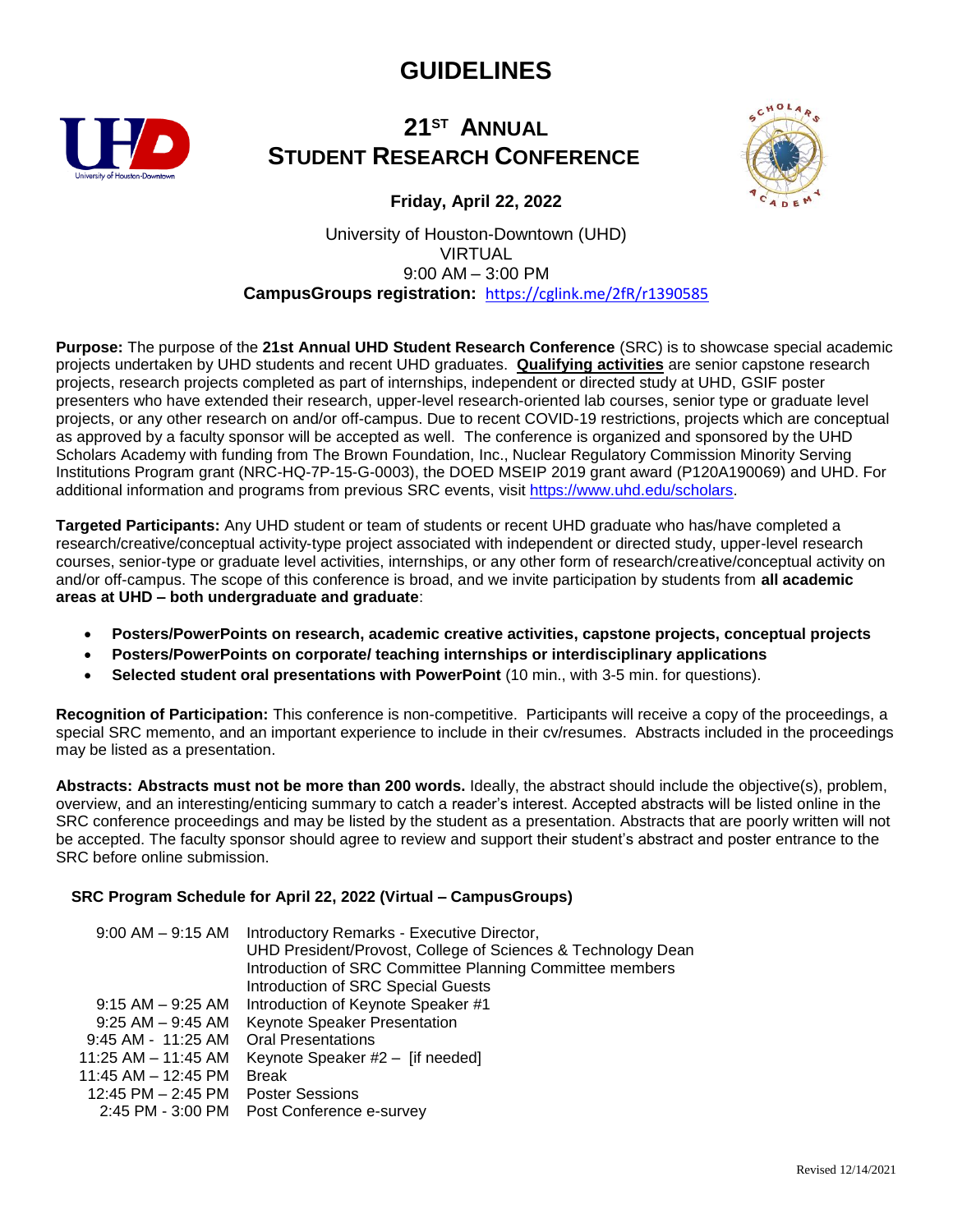**Potential Invitees:** UHD community; Greater Houston Area corporate and academic community; undergraduates from other Houston campuses; and teachers/administrators from local high schools.

**Property:** All posters/other presentation types produced will become the property of UHD, unless other arrangements are made due to scheduled presentations of the poster elsewhere. Printed posters will be available for the Faculty Sponsors/Faculty Depts. at a future date to be on regular display in the areas of the participating departments.

**Photographs/Publications:** Photographs/videos of participant area taken during presentations and throughout the event. These photographs/videos, abstracts, posters and release of information deemed necessary for publications may be used in associated UHD promotional media. Please submit with the SRC application, media release form - *Authorization For Use of Image, Voice, Performance, Artwork or Likeness.*

**Application Submission Deadlines:** All participants (poster and oral) must submit an online application and upload the Entry Form (found within the SRC Conference Guidelines) signed by their Faculty Sponsor and the academic department chairperson as well as an electronic abstract as a MS Word document by one of the following deadlines:

| <b>SRC Guidelines available</b>                                                   | Thursday, December 16, 2021 |  |
|-----------------------------------------------------------------------------------|-----------------------------|--|
| Oral Application deadline*<br>(Oral applications not accepted after this<br>date) | Wednesday, March 23, 2022   |  |
| <b>SRC Online Application Submission URL:</b>                                     |                             |  |
| http://uhd.co1.qualtrics.com/jfe/form/SV_cMzhOrUNHHrAjSB                          |                             |  |
| *All applications MUST include electronic abstract in MS Word format.             |                             |  |
| UHD media release form MUST be uploaded.                                          |                             |  |

# **SRC Application Deadlines**

| <b>Oral Presenters</b>                                                                       |                                                                                                                                                                                                                                                                                                       |  |
|----------------------------------------------------------------------------------------------|-------------------------------------------------------------------------------------------------------------------------------------------------------------------------------------------------------------------------------------------------------------------------------------------------------|--|
| If selected as an oral presenter, the student must present both orally and present a poster. |                                                                                                                                                                                                                                                                                                       |  |
| Date                                                                                         | <b>Action Items</b>                                                                                                                                                                                                                                                                                   |  |
| Wednesday, March 23,<br>2022                                                                 | Complete SRC Application online including signed approval form                                                                                                                                                                                                                                        |  |
| March 28-29, 2022                                                                            | Participate in a mandatory, videotaped audition via Zoom. Auditions will be 5 minutes in length<br>and include a PowerPoint presentation visual. Sign-up is via Teams and SA Program<br>Coordinator will notify applicants and grant access to sign-up.                                               |  |
| March 30 - April 4, 2022                                                                     | SRC Committee reviews oral auditions and submits rankings.                                                                                                                                                                                                                                            |  |
| April 4-5, 2022<br>April 6-7, 2022                                                           | Oral presenters notified of acceptance by email.<br>If not accepted to present orally, the student is still expected to present a poster.<br>Schedule a mandatory oral presentation consultation.<br>Consultations are an hour in length, scheduled with Dr. Jillian Hill. All consultations virtual. |  |
| April 11-13, 2022                                                                            | Attend mandatory oral presentation dry runs held by appointment with Dr. Hill; all dry runs<br>virtual.                                                                                                                                                                                               |  |
| April 22, 2022                                                                               | SRC Oral Presentations virtual and follow Keynote Speaker.                                                                                                                                                                                                                                            |  |

**Sponsored by the UHD Scholars Academy.**<br>Funded by: The Brown Foundation, Inc., NRC MSIP (NRC-HQ-7P-15-G-0003), DOED MSEIP (P120A190069), and UH-Downtown.